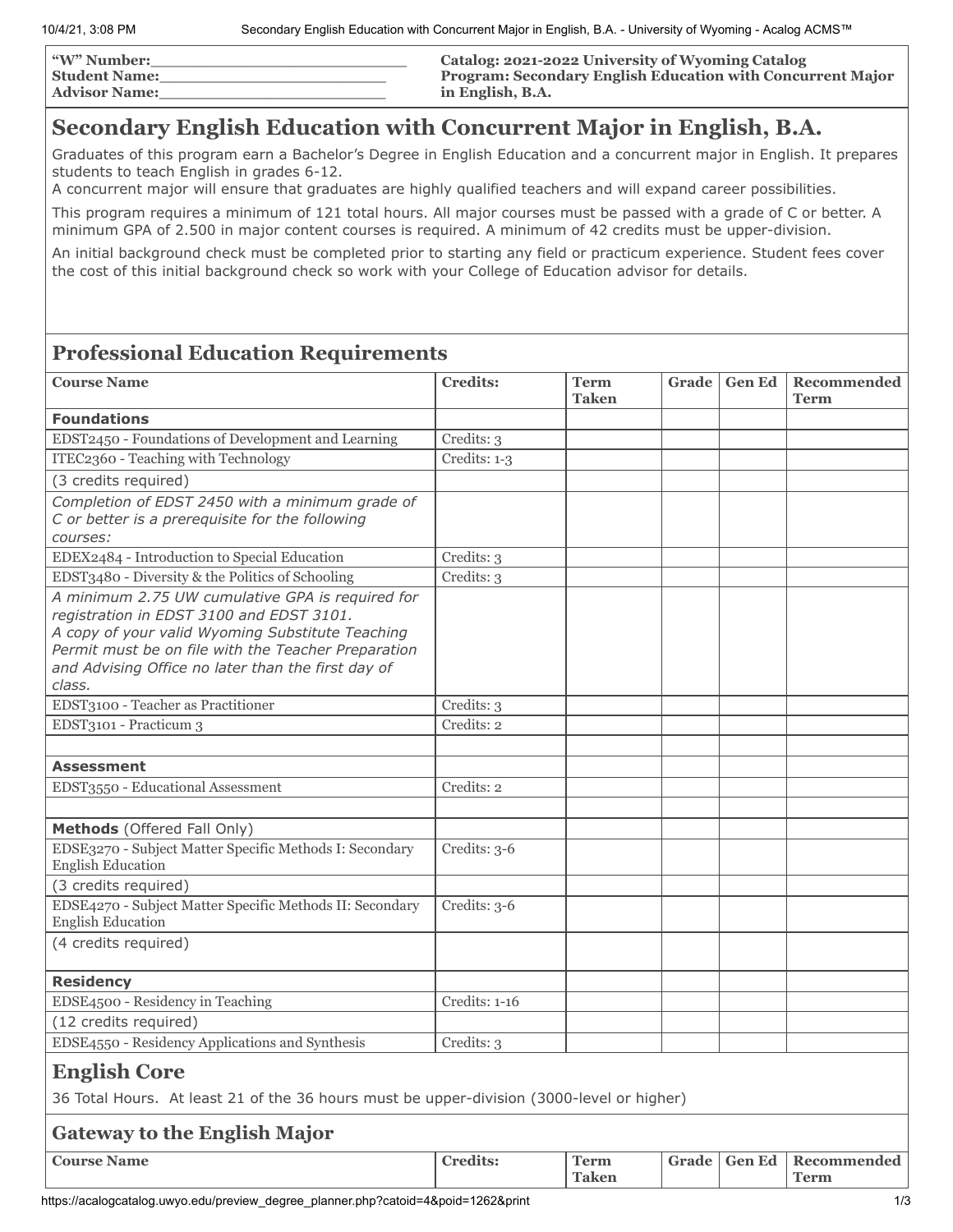10/4/21, 3:08 PM Secondary English Education with Concurrent Major in English, B.A. - University of Wyoming - Acalog ACMS™

| ENGL2025 - Introduction to English Studies             | Credits: 3      |                             |       |               |                     |
|--------------------------------------------------------|-----------------|-----------------------------|-------|---------------|---------------------|
| <b>Historical Period Classes</b>                       |                 |                             |       |               |                     |
| <b>Course Name</b>                                     | <b>Credits:</b> | <b>Term</b><br><b>Taken</b> | Grade | <b>Gen Ed</b> | Recommended<br>Term |
| Take ONE of the following:                             |                 |                             |       |               |                     |
| ENGL2425 - Literatures in English I                    | Credits: 3      |                             |       |               |                     |
| ENGL2430 - Literatures in English II                   | Credits: 3      |                             |       |               |                     |
| ENGL2435 - Literatures in English III                  | Credits: 3      |                             |       |               |                     |
| ENGL2340 - Native American Culture and Literature      | Credits: 3      |                             |       |               |                     |
| ENGL2350 - Introduction to African American Literature | Credits: 3      |                             |       |               |                     |
| ENGL2360 - Mexican American Literature                 | Credits: 3      |                             |       |               |                     |
| Take THREE of the following:                           |                 |                             |       |               |                     |
| ENGL3200 - Topics in: Medieval Literature              | Credits: 3      |                             |       |               |                     |
| ENGL3300 - Topics in: Renaissance Literature           | Credits: 3      |                             |       |               |                     |
| ENGL3400 - Topics in: Eighteenth-Century Literature    | Credits: 3      |                             |       |               |                     |
| ENGL3500 - Topics in: Nineteenth-Century Literature    | Credits: 3      |                             |       |               |                     |

#### **Expanding the Cannon-6 Hours**

6 credits total examining diveresity-related issues, 2000-level or above

ENGL3600 - Topics in: 20th Century Literature Credits: 3

• 2340/2350/2360 can be taken either as an Expanding the Canon course OR as an Historical Period course. A full list of courses that fulfill the Expanding the Canon requirements will be published each semester; generally speaking, these courses will cover topics related to racial diversity, global literatures, gender, sexuality, or disability studies. Examples: 3330, 3710, 4450, 4455, 4460, 4470, 4640: Postcolonial Literature,4830.

#### **Rhetoric, Composition Pedagogy, and Professional Writing**

| <b>Course Name</b>                                                                                                                      | <b>Credits:</b> | <b>Term</b><br><b>Taken</b> | Grade | <b>Gen Ed</b> | Recommended<br><b>Term</b> |
|-----------------------------------------------------------------------------------------------------------------------------------------|-----------------|-----------------------------|-------|---------------|----------------------------|
| ENGL3010 - Approaches to Rhetoric, Composition<br>Pedagogy, and Professional Writing                                                    | Credits: 3      |                             |       |               |                            |
|                                                                                                                                         |                 |                             |       |               |                            |
| 6 Hours from the Following Rhetoric, Composition,<br>and Professional Writing Courses Offered by English:<br>Take TWO of the Following: |                 |                             |       |               |                            |
| ENGL2005 - Writing in Technology and the Sciences                                                                                       | Credits: 3      |                             |       |               |                            |
| ENGL2035 - Writing for Public Forums                                                                                                    | Credits: 3      |                             |       |               |                            |
| ENGL2125 - Writing Tutor Pedagogy/Practicum                                                                                             | Credits: 3      |                             |       |               |                            |
| ENGL3020 - Culture, Communication, Work                                                                                                 | Credits: 3      |                             |       |               |                            |
| ENGL4010 - Technical Writing in the Professions                                                                                         | Credits: 3      |                             |       |               |                            |
| ENGL4020 - Editing for Publication                                                                                                      | Credits: 3      |                             |       |               |                            |
| <b>ENGL4030 - Writing for Magazines</b>                                                                                                 | Credits: 3      |                             |       |               |                            |
| ENGL4061 - Rhetorical Theory and Criticism                                                                                              | Credits: 3      |                             |       |               |                            |
| ENGL4075 - Writing for Non-Profits                                                                                                      | Credits: 3      |                             |       |               |                            |

#### **Foundations of Language**

3 Hours in the History of the English Language or Social Linguistics

| <b>Course Name</b>                                                                              | <b>Credits:</b> | <b>Term</b>  | Grade   Gen Ed | Recommended |
|-------------------------------------------------------------------------------------------------|-----------------|--------------|----------------|-------------|
|                                                                                                 |                 | <b>Taken</b> |                | <b>Term</b> |
| Take ONE of the Following:                                                                      |                 |              |                |             |
| EDCI4761 - Linguistics, Sociolinguistics, and Social<br>Literacies for Teachers                 | Credits: 3      |              |                |             |
| EDCI4762 - Essential Sociolinguistics for English as a<br>Second Langauge Learning and Teaching | Credits: 3      |              |                |             |
| ANTH2000 - Introduction to Linguistic Anthropology                                              | Credits: 3      |              |                |             |
| ENGL4780 - History of the English Language                                                      | Credits: 3      |              |                |             |
|                                                                                                 |                 |              |                |             |

### **Young Adult Literature-3 Hours**